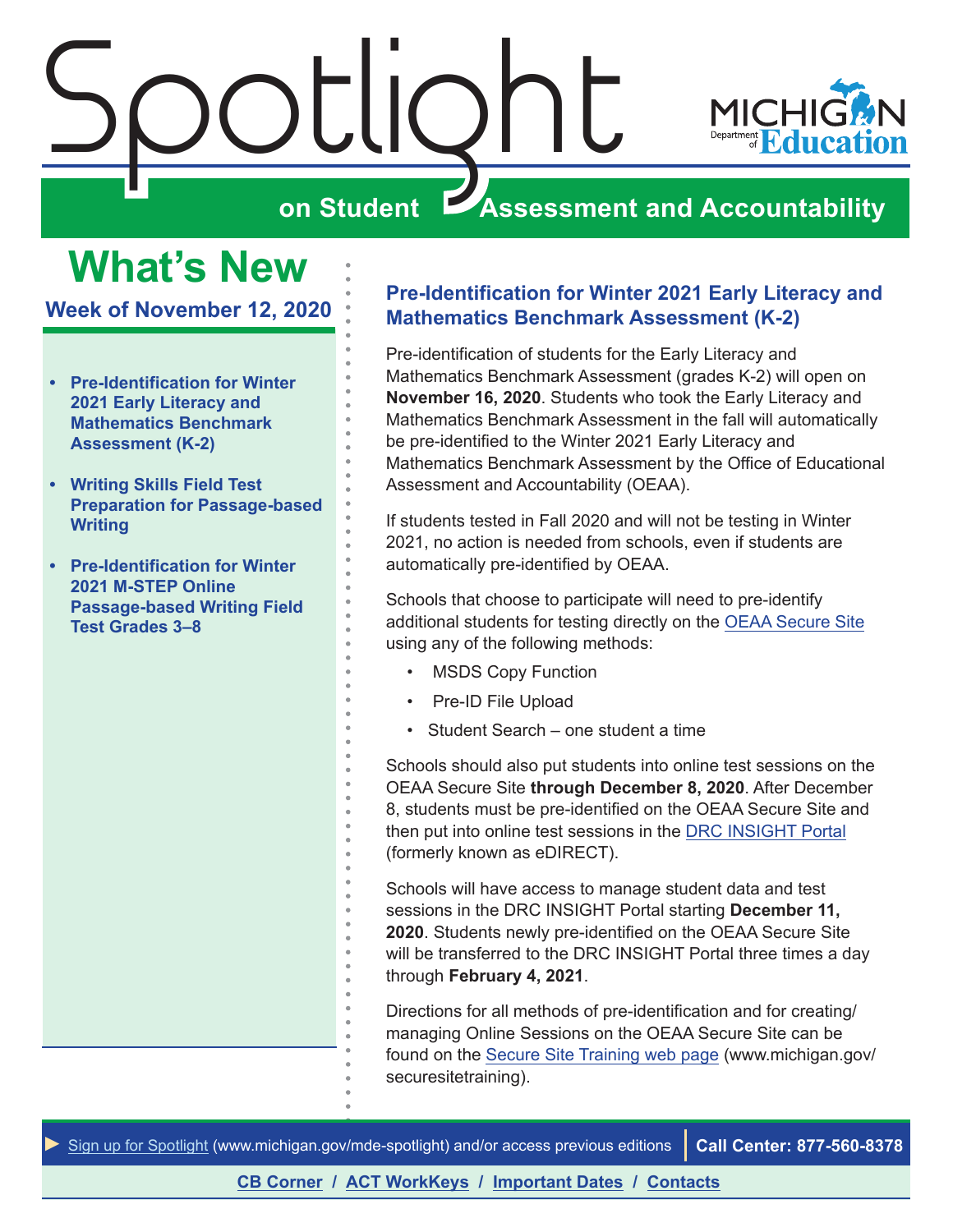**OC** on Student Assessment and Accountability

November 12, 2020

<span id="page-1-0"></span>

# **Writing Skills Field Test**

# **Preparation for Passage-based Writing**

The Michigan Department of Education (MDE) is looking for schools to participate in an M-STEP online Passage-based Writing Field Test **January 4–February 5, 2021**.

#### **Why have a stand-alone field test?**

Field tests are used to check the adequacy of testing procedures and statistical characteristics of new test items by testing them in the field before they appear on an actual assessment. This test follows the same setup and security as the M-STEP. The field test helps to ensure that the items we are putting on the M-STEP are high quality. And, the more writing exposure your students receive, the more improvement you will see!

#### **Who can participate?**

Students in grades 3-8 can participate in field-testing items written by Michigan authors for Michigan's state assessments.

#### **What is involved?**

During the field test, students will read one passage, either literary or informational, from a variety of genres as prescribed by the standards. Students will then answer five multiple choice questions and respond to a writing prompt, which includes a checklist of components found in a well-written essay. They will not receive a score, but will have an opportunity to prepare for the M-STEP and use the checklist to improve their writing skills in the testing environment.

#### **Where will it take place?**

The online field test will take place in your school on computers.

#### **When do I sign up?**

**Beginning November 16, 2020**, go to the [OEAA Secure Site](http://www.michigan.gov/oeaa-secure) (www.michigan.gov/oeaasecure) to Pre-ID students for testing. For information about how to Pre-ID students for testing, or how to gain access to the Secure Site, go to the [Secure Site Training Site](http://www.michigan.gov/securesitetraining) (www.michigan.gov/securesitetraining).

# **Don't miss this great opportunity! Sign up today!**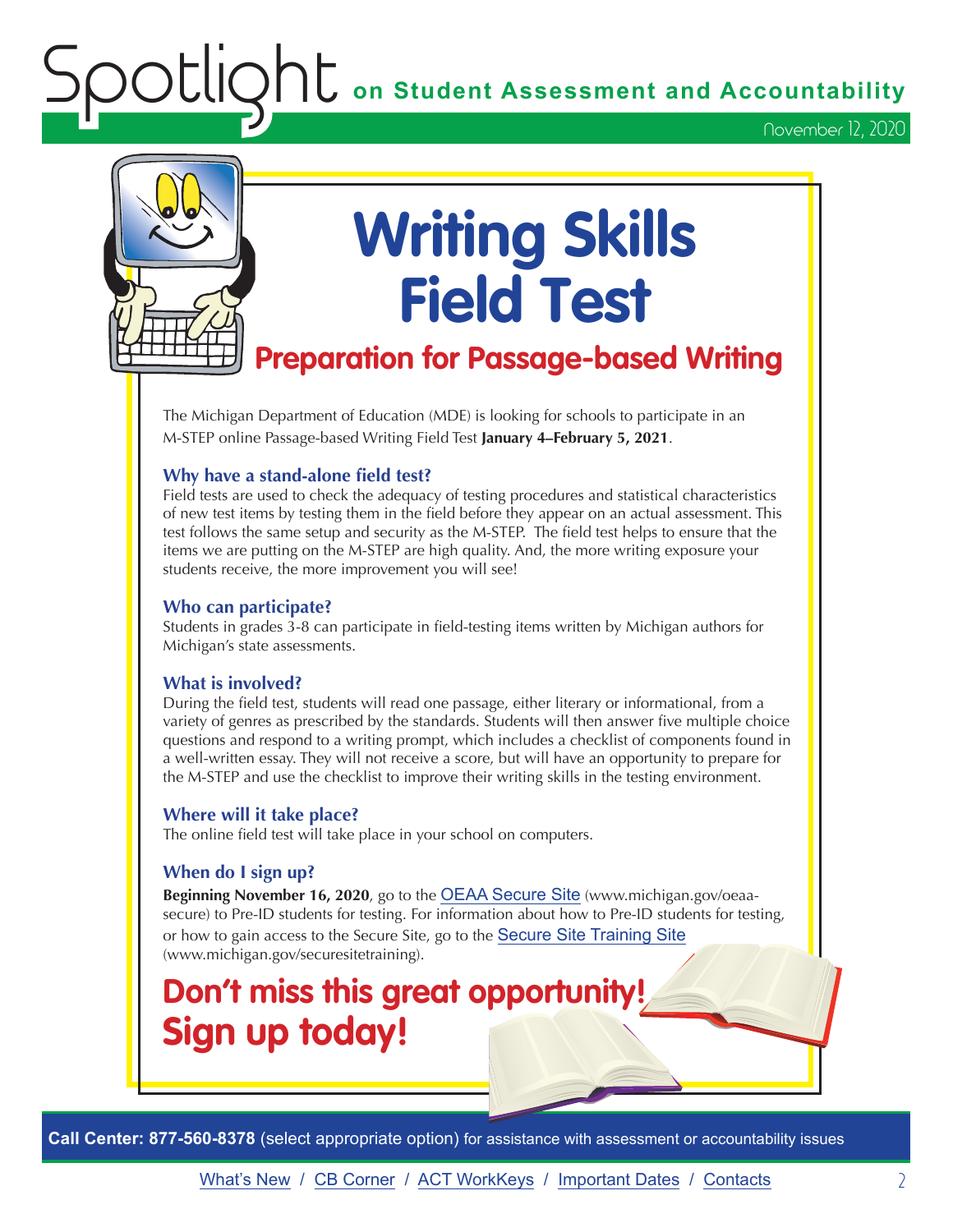# <span id="page-2-0"></span>Spotlight **on Student Assessment and Accountability** November 12, 2020

## **Pre-Identification for Winter 2021 M-STEP Online Passage-based Writing Field Test Grades 3–8**

Schools that are participating in the M-STEP Online Winter 2021 Passage-based Writing Field Test (grades 3-8) can start to pre-identify students on the OEAA Secure Site **November 16, 2020**. Since this field test is optional, OEAA will not pre-identify any students. Schools will be responsible for pre-identifying all participating students directly on the [OEAA Secure Site](http://www.michigan.gov/oeaa-secure) using any of the following methods:

- MSDS Copy Function
- Pre-ID File Upload
- Student Search one student a time

Students will NOT be put into online test sessions on the OEAA Secure Site. Schools will have access to manage student data and create online test sessions in the [DRC INSIGHT Portal](https://mi.drcedirect.com) (formerly known as eDIRECT) starting **December 11, 2020**. Students newly pre-identified on the OEAA Secure Site will be transferred to the DRC INSIGHT Portal three times a day through **February 4, 2021**. Directions for all methods of pre-identification on the OEAA Secure Site can be found on the [Secure Site Training web page](http://www.michigan.gov/securesitetraining) (www.michigan.gov/ securesitetraining).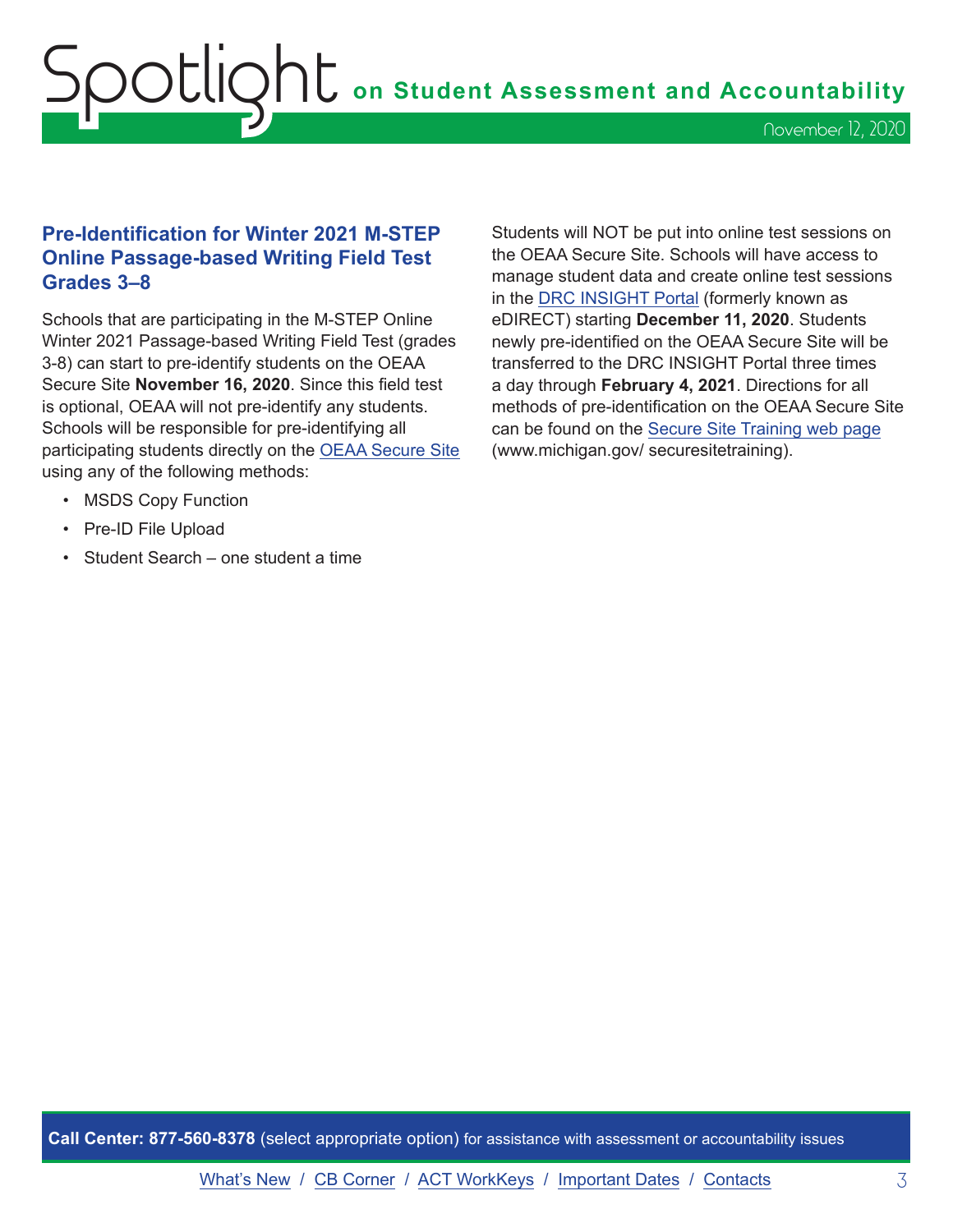Spotlight **on Student Assessment and Accountability**

November 12, 2020

# <span id="page-3-0"></span>College Board Corner

*Information on SAT*®*, PSAT*™ *8/9, and PSAT*™*10 provided by the College Board*

## **Questions about Fall or Spring PSAT 8/9, PSAT 10, or SAT?**

- Call the Michigan Educator Hotline: 866-870- 3127 (select Option 1)
- Email [michiganadministratorsupport@](mailto:michiganadministratorsupport%40collegeboard.org?subject=) [collegeboard.org](mailto:michiganadministratorsupport%40collegeboard.org?subject=)

# **WHAT'S NEW**

# **Spring 2021 Implementation Information**

Two helpful documents are available to help administrators and test coordinators prepare for the Spring 2021 administrations of the SAT with Essay, PSAT 10, and PSAT 8/9 for Grades 8 and 9. These documents are posted to both the [MME web page](www.michigan.gov/mme) (www.michigan.gov/mme) and the [PSAT web page](http://www.michigan.gov/psat) (www.michigan.gov/psat).

[Coordinator Implementation Handbook, 2021:](https://www.michigan.gov/documents/mde/2021_Michigan_Coordinator_Implementation_Handbook_706689_7.pdf) This provides high-level information that coordinators can use to help prepare the school for testing, including test dates, the establishment process, identifying and preparing testing staff, and preparing for a preadministration session.

[College Board Accommodations and Supports](https://accommodations.collegeboard.org/pdf/accommodations-supports-handbook.pdf)  [Handbook, 2020/2021:](https://accommodations.collegeboard.org/pdf/accommodations-supports-handbook.pdf) This comprehensive handbook will help SSD coordinators to prepare to submit accommodation requests and provides guidance on available accommodations and supports. This document is not specific to Michigan testing, but explains how accommodations are administered for all College Board tests, including Advanced Placement® and the weekend SAT®.

# **SSD Online Redesign**

Later this month, College Board will begin releasing a series of enhancements to our accommodations and support request system, [SSD Online](https://account.collegeboard.org/login/login?appId=229&DURL=https%3A%2F%2Fssd.collegeboard.org%2Fssd%2Fcoordinator%2FSefAction.action). This is part of our ongoing effort to support the work of SSD coordinators.

Some of the changes include:

- a modern, streamlined user experience
- user-friendly dashboard with improved filtering and access to student information
- simplified accommodations request process
- updates to accommodation names for greater clarity

SSD Online will look different, but there will not be any changes to accessing the system, how accommodations will be reviewed, or deadlines to submit requests. SSD coordinators will be receiving additional information in the next few weeks

# **REMINDERS**

# **Fall 2020 Invoice Generation Process**

Although the Michigan Department of Education (MDE) is providing the Fall 2020 SAT with Essay, PSAT/ NMSQT, and PSAT 8/9 for Grade 9 administrations to eligible schools, it is important that schools complete the invoicing process in the College Board test ordering site to avoid fees being billed to the school.

Invoice generation must be completed separately for each administration date conducted by your school.

*(Continued on next page)*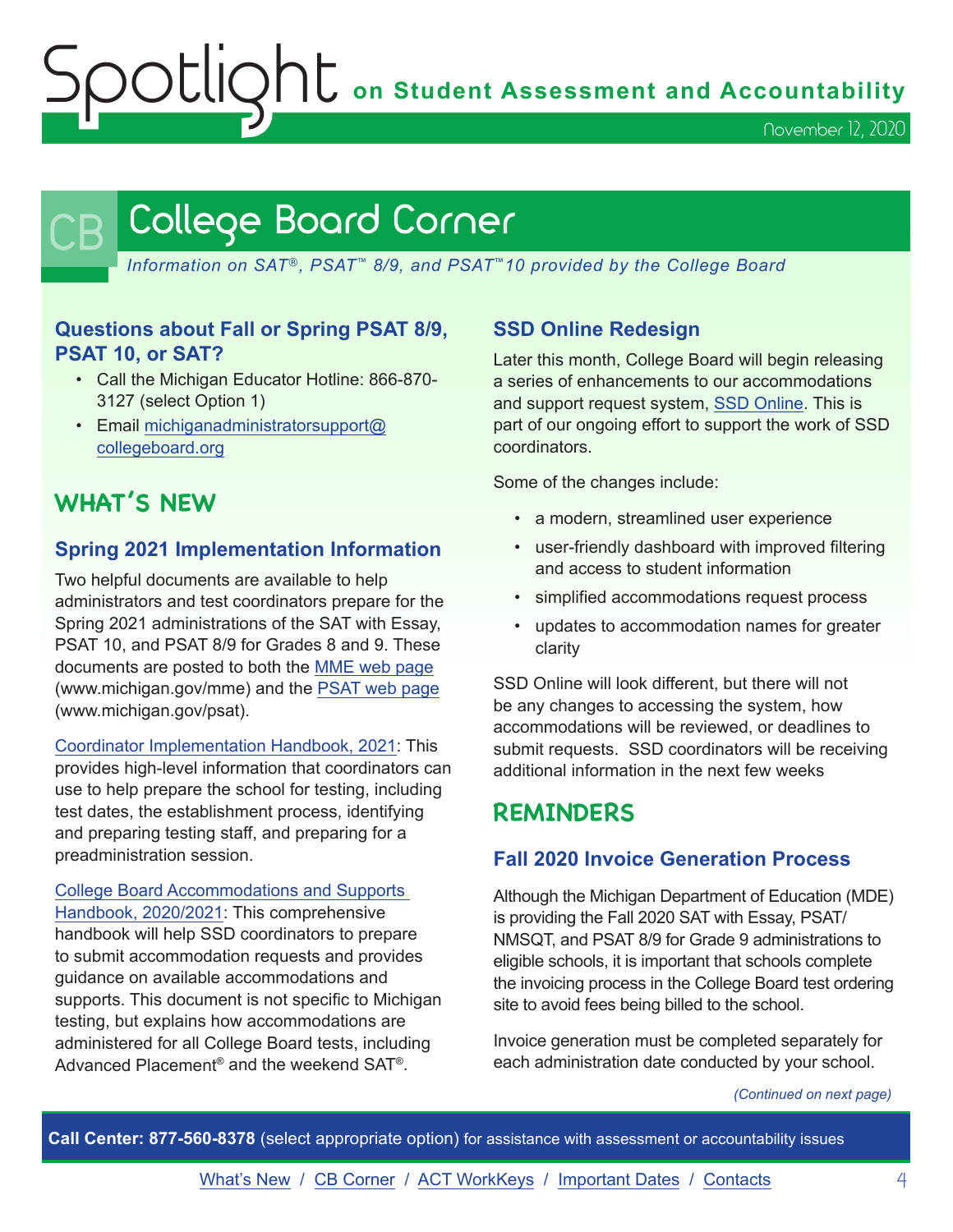**ht** on Student Assessment and Accountability

November 12, 2020

 $\mathsf{CB}\,\mathsf{I}$ 

The windows for schools to review and make any needed corrections are in the following table.

|                                        | <b>Window</b><br><b>Opens</b> | <b>Window</b><br><b>Closes</b> |
|----------------------------------------|-------------------------------|--------------------------------|
| September 23 SAT<br><b>School Day</b>  | 11/09/2020                    | 12/16/2020                     |
| October 14 SAT School<br>Day           | 11/09/2020                    | 12/16/2020                     |
| October 27 SAT School<br>Day           | 11/24/2020                    | 12/16/2020                     |
| October 14 or 29 PSAT/<br><b>NMSQT</b> | 11/30/2020                    | 12/18/2020                     |
| January 26 PSAT/<br><b>NMSQT</b>       | 03/01/2021                    | 03/12/2021                     |
| <b>PSAT 8/9</b>                        | 11/20/2020                    | 12/16/2020                     |

To generate your invoice, log into the test ordering site during the invoice generation windows listed above. Select **Enter Invoice Information** next to the applicable assessment and follow the instructions. A detailed guide titled, "Invoice Generation for Fall 2020" is available at on the [MME](www.michigan.gov/mme) and [PSAT](http://www.michigan.gov/psat) web pages. Do not forget to repeat the steps for each assessment date that was utilized.

## **Spring 2021 Establishment**

Establishment is the process whereby the College Board knows which schools are administering the PSAT 8/9 for Grades 8 and 9, PSAT 10, and SAT with Essay. The process is based on rules that are coordinated with the Michigan Department of Education. Review the important information about establishment for Spring 2021 testing in the [October](https://www.michigan.gov/documents/mde/Spotlight_10-29-20_706526_7.pdf)  [29 edition of Spotlight.](https://www.michigan.gov/documents/mde/Spotlight_10-29-20_706526_7.pdf)

## **Preparing for Spring 2021**

Tasks you can be doing now to prepare your school for the Spring 2021 administration of PSAT 8/9 for Grades 8 and 9, PSAT 10, and SAT with Essay:

- Update the Educational Entity Master (EEM) with test coordinator information. Refer to the [September 24 Spotlight](https://www.michigan.gov/documents/mde/Spotlight_9-24-20_703294_7.pdf) article titled, "Are Your School and District Contacts Up to Date in the Educational Entity Master?"
- Refer to the [October 22 edition of Spotlight](https://www.michigan.gov/documents/mde/Spotlight_10-22-20_705870_7.pdf) for information about off-site testing. Submit [Off](https://docs.google.com/forms/d/e/1FAIpQLSfSTKnzdyk5RIlXJ1e-rgX0U1vDoEYKFBHld3rl3nDsmICJvA/viewform)[site Requests](https://docs.google.com/forms/d/e/1FAIpQLSfSTKnzdyk5RIlXJ1e-rgX0U1vDoEYKFBHld3rl3nDsmICJvA/viewform) (www.sat.org/offsiterequest) for SAT with Essay, PSAT 10, and PSAT 8/9 by **December 18, 2020**.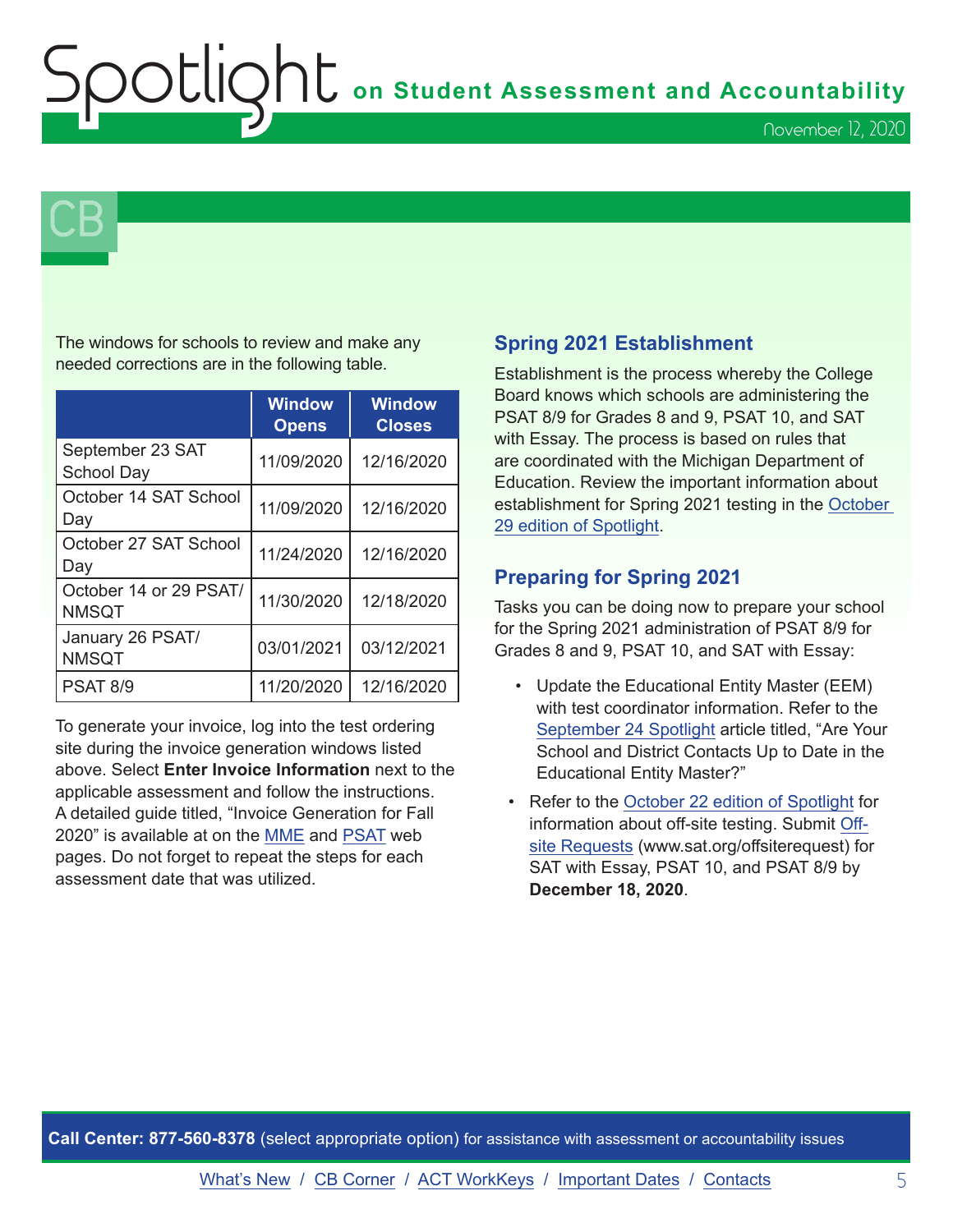$\sum_{i=1}^{n} \sum_{i=1}^{n} \sigma_i$  on Student Assessment and Accountability

# <span id="page-5-0"></span>**ACT WorkKeys**

# **Reminder**

## **Completing ACT's Manage Participation Process**

Refer to the [October 29, 2020 Spotlight on Student](https://www.michigan.gov/documents/mde/Spotlight_10-29-20_706526_7.pdf)  [Assessment and Accountability Newsletter](https://www.michigan.gov/documents/mde/Spotlight_10-29-20_706526_7.pdf) (www. michigan.gov/mde-spotlight) for information and high level instructions to complete ACT's Manage Participation process.

Detailed step-by-step instructions for completing ACT's Manage Participation Process are provided in the [ACT WorkKeys Spring 2021 Manage](https://www.michigan.gov/documents/mde/ACT_WorkKeys_Spring_2021_Manage_Participation_Guide_706807_7.pdf)  [Participation Process document,](https://www.michigan.gov/documents/mde/ACT_WorkKeys_Spring_2021_Manage_Participation_Guide_706807_7.pdf) located on the [MME](www.michigan.gov/mme)  [web page](www.michigan.gov/mme) (www.michigan.gov/mme).

All schools, public and nonpublic, must confirm that they are participating in order to receive test materials and to administer the WorkKeys assessment.

Manage Participation must be completed at the individual school level, not at the district level, even if you are not testing. Reminder emails will be sent periodically to all schools that have not completed the Manage Participation process.

The deadline to submit Manage Participation selections is **November 27, 2020**.

# **Contacting ACT**

If you have questions, you may:

- 1. contact ACT via the [Contact Us web page](http://www.act.org/aap/state/contact.html) ([www.act.org/aap/state/contact.html](https://www.act.org/aap/state/contact.html))
- 2. call ACT at 800-553-6244 between 9:30 a.m. – 6:00 p.m. ET
	- standard time: ext. 2800
	- accommodations: ext.1788
- 3. email accommodations questions to [ACTStateAccoms@act.org](mailto:ACTStateAccoms%40act.org?subject=)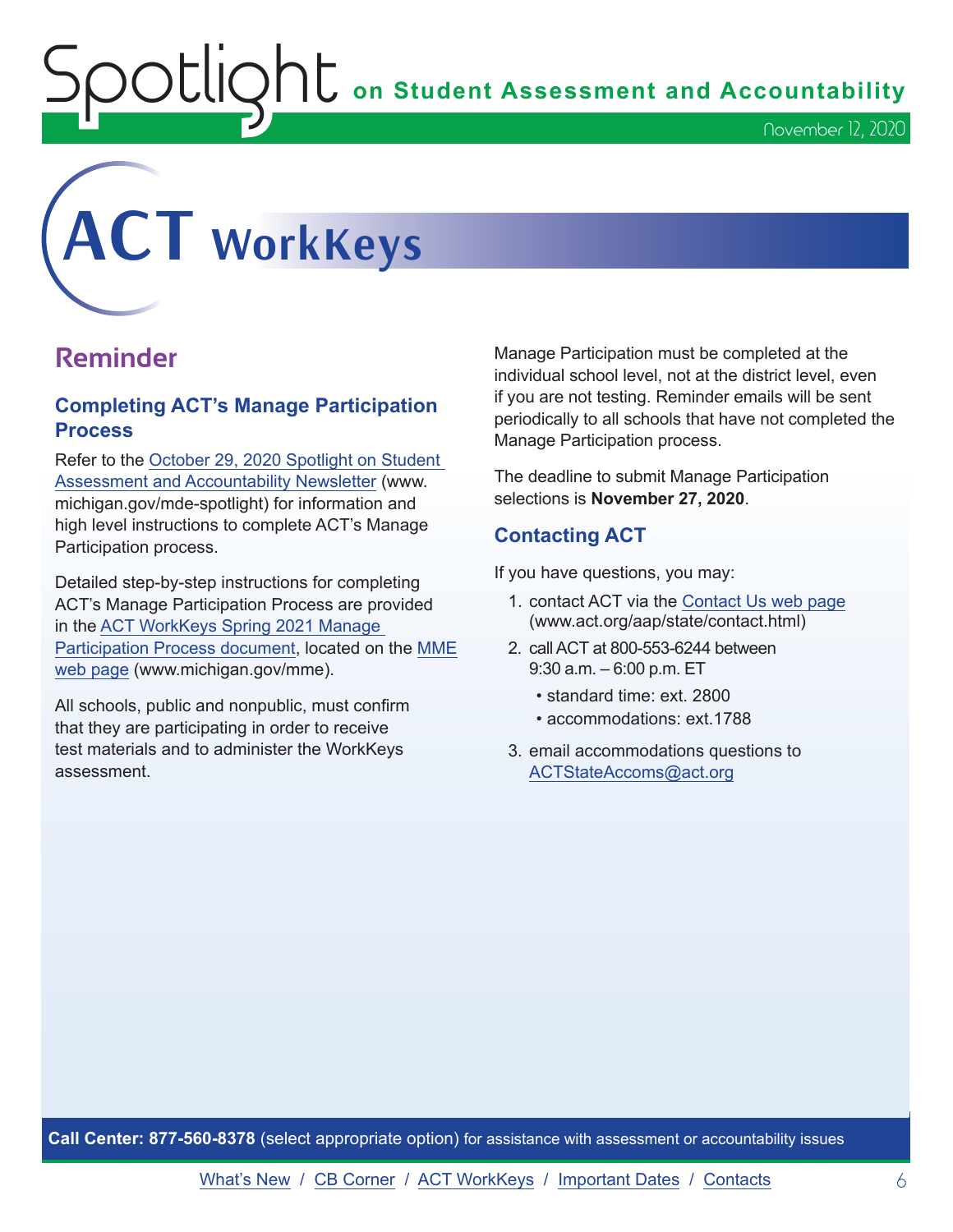# on Student Assessment and Accountability November 12, 2020

# <span id="page-6-0"></span>**Important Dates**

# **Approaching Deadlines!**

#### **Wednesday, December 18, 2020**

• **SAT, PSAT 10, PSAT 8/9** Request for Off-site testing window **CLOSES**

#### **Friday, November 20, 2020**

• College Board (**SAT with Essay, PSAT 8/9, PSAT 10**) Intent to Participate (Establishment Process) **DEADLINE**

# **November 2020**

# **ACT WorkKeys**

#### **Now – November 27, 2020**

• **ACT WorkKeys** Manage Participation window

# **Early Literacy and Mathematics**

## **November 16, 2020 – February 4, 2021**

• Pre-identification of students for **Winter 2021 Early Literacy and Mathematics Benchmark Assessments**

# **M-STEP**

# **November 16, 2020 – February 4, 2021**

• Pre-identification of students for **M-STEP Passage-based Writing Field Test**

# **December 2020**

# **December 2, 2020 at 10 a.m.**

• Winter/Spring 2021 Technology Coordinator Training Zoom webinar

## [Join the webinar](https://datarecognitioncorp.zoom.us/j/99441419689)

# **WIDA**

#### **Tuesday, December 1, 2020 – 2 - 4 p.m.**

• WIDA ACCESS for ELLs Overview for New Assessment Coordinators Webinar

[Webinar Registration](https://fall_2020_wida_access_for_ells_overview_webinar.eventbrite.com)

Wed

#### **Wednesday, December 9, 2020 – 2:00 - 3:30 p.m.**

l nu

FП.

5

12

6

13

• WIDA Alternate ACCESS for ELLs Overview for New Assessment Coordinators Webinar

[Webinar Registration](https://fall_2020_wida_alternate_access_for_ells_overview.eventbrite.com)

# **SAT and PSAT**

#### **December 9, 2020 from 12:00 - 1:30 p.m.**

• Accommodations and Supports webinar [Register](https://tinyurl.com/2021Accommodations-MI) (https://tinyurl. com/2021Accommodations-MI)

#### **Now – December 18, 2020**

• Window to submit off-site requests for **SAT with Essay**, **PSAT 10**, **and PSAT 8/9**

# **January 2021**

# **Early Literacy and Mathematics**

#### **January 4 – February 5, 2021**

• **Winter 2021 Early Literacy and Mathematics Benchmark Assessments** online test administration window

# **M-STEP**

#### **January 4 – February 5, 2021**

• **M-STEP Passage-based Writing Field Test** online test administration window

**Call Center: 877-560-8378** (select appropriate option) for assistance with assessment or accountability issues

[What's New](#page-0-0) / [CB Corner](#page-3-0) / [ACT WorkKeys](#page-5-0) / [Important Dates](#page-6-0) / [Contacts](#page-7-0) 7